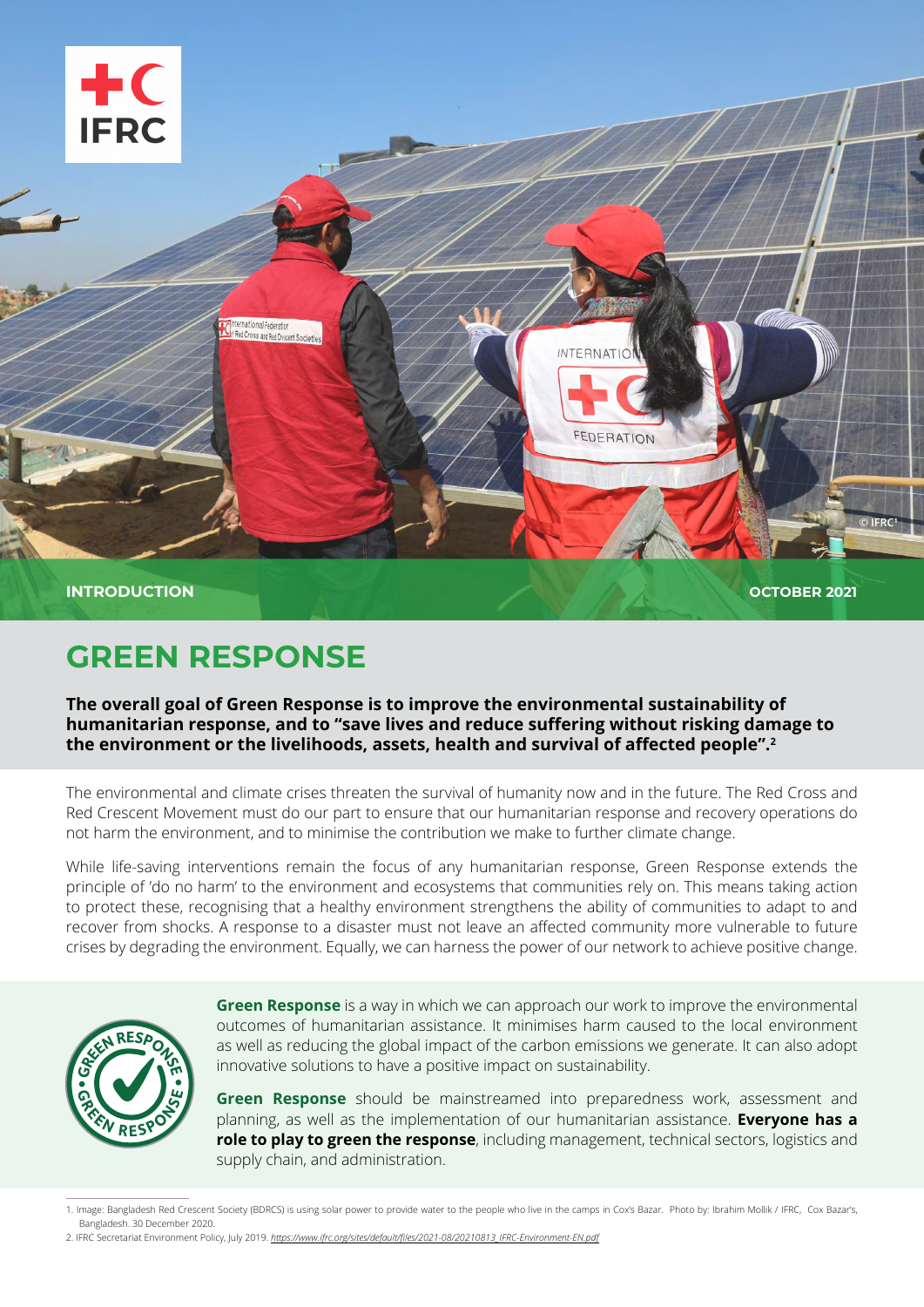#### **Why adopt a Green Response approach?**



**Because** a community is dependant on its local environment, and a degraded environment will ultimately hinder the survival and recovery prospects for people affected by disasters, increase the risk of future shocks, and disrupt sustainable development.



**Because** as humanitarians, we are bound by the principle of Do No Harm. We are accountable first and foremost to the people we assist, and we must extend the principle of Do No Harm to the environment.



**Because** our own response and recovery interventions could indirectly cause environmental damage, by encouraging deforestation, overusing natural resources like water, or causing pollution.



**Because** it can be value for money. It doesn't necessarily cost more to be Green. Integrating environmental considerations can be more cost effective in the long-term. The payback period for solar powered water pumps compared to fossil-fuel generators is now relatively short. Waste management efforts which promote recycling can even generate income for communities.



**Because** response operations consist of major logistical efforts which come with an environmental cost. For example, the IFRC 2015 Nepal Earthquake operation produced 11,906 tons of  $CO<sub>2</sub>$  eq. emissions from logistics and relief items alone. Equivalent to the carbon emissions captured by 1,867 hectares of mangrove forest. 60-80% of a typical humanitarian organisations' carbon emissions come from their supply .chain



**Because** national standards. regulations and international commitments increasingly incorporate elements linked to more sustainable natural resource management, climate change action and waste management, which we must comply with to operate effectively.

#### **Because** of existing commitments, including:

- **The 2021 Climate & Environment Charter for Humanitarian Organisations**, developed by ICRC and IFRC and adopted by organisations across the sector, which includes a commitment to "maximise the environmental sustainability of our work, and rapidly reduce our greenhouse gas emissions".
- The IFRC Strategy 2030, which includes the climate and environmental crisis as Global Challenge One, noting that "we will strengthen the Red Cross and Red Crescent Green Response Framework and strive to reduce our own climate and environmental footprint." The **IFRC** Secretariat Plan and Budget 2021-2025 includes the following outcome: "The IFRC Secretariat and National Societies adopt environmentally sustainable practices and contribute to climate change mitigation" (Outcome 1.2)
- **The IFRC Secretariat Environmental Policy of 2019,** and similar Sustainability or Environmental Policies being put in place by many National Societies.
- **•** The standards articulated in the **Principles and Rules** for Red Cross and Red Crescent Humanitarian **Assistance** the **Code of Conduct** for the International Red Cross and Red Crescent Movement and NGOs in Disaster Relief (1995), and the **Core Humanitarian** Standard on Quality and Accountability, all of which state that we must pay attention to environmental concerns, and minimise and address unintended negative effects of our work on the environment under the principle of 'do no harm'.
- International agreements which include a focus on protection of the environment to which the Red Cross Red Crescent Movement has made statements of support, including the 2015 Paris Agreement (for implementing the United Nations Framework Convention on Climate Change); the **Sendai Framework for Disaster Risk Reduction 2015-2030**; and the UN Agenda 2030 for **Sustainable Development.**